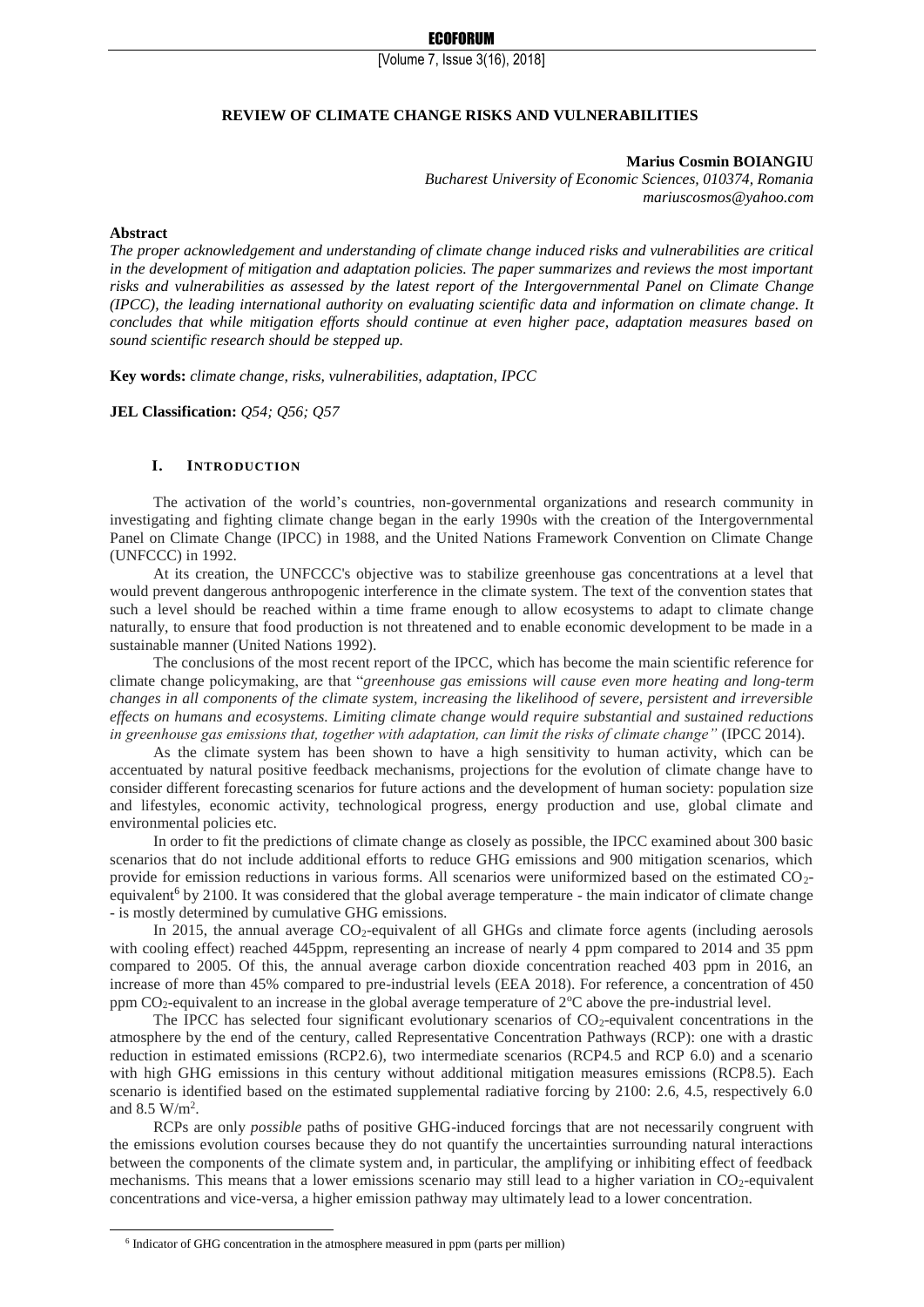In all these scenarios, however, the surface temperature of the Earth is estimated to increase until the end of the 21st century. Under these circumstances, the IPCC believes that heat waves are likely to be more frequent and longer, extreme precipitation will become more intense and more frequent in many regions of the world, and the oceans will continue to warm up and grow.

RCP2.6 is the only scenario that keeps the global temperature below  $2^{\circ}$ C above the pre-industrial level as aimed by the Paris Agreement, the current global level international treaty for mitigating climate change.

Average changes in surface temperature for the period 2016-2035 compared to baseline period 1986-2005 are similar for all four RPCs and will probably range from 0.3°C to 0.7°C. Global average temperature increase of the surface until the end of the 21<sup>st</sup> century (period 2081-2100) is likely to be in the range of  $0.3^{\circ}\text{C}$  - 1.7°C for the RCP2.6, 1.1°C -2.6 °C for RCP4.5, 1.4°C - 3.1°C for RCP6.0 and 2.6°C - 4.8°C for RCP8.5. The Arctic region will continue to warm faster than the global average (IPCC 2014).

Given the high responsiveness of the climate system to the variations in human activity, assessing the future impacts of climate change will depend heavily on the path to be followed by society by the end of this century but also on the inherent unpredictability of nature and uncertainties still existing at scientific level in understanding the complex mechanisms in this process. It is obvious however that the current trends will continue for a certain period and potentially will be accelerated.

## **II. RISKS AND VULNERABILITIES OF CLIMATE CHANGE**

Risks to nature, society and the economies can be grouped according to their direct or indirect impact, length and magnitude. In general, all socio-economic areas will be affected, as will all the regions and subregions of the globe, but not all of them will be affected equally. By example tropical regions are expected to suffer more than those in temperate areas. Not only adverse effects are expected, but also beneficial in some subregions or sectors, although the aggregate negative impact is expected to overcome in medium to longer term any short-term positive effect

In the Fifth Assessment Report (AR5) of the IPCC (IPCC 2014), global climate change risks are viewed as manifesting through a series of integrative characteristics, which are a supplemental cause for concern but also frame the limits from which climate system changes become dangerous and overcome the adaptability of ecosystems, society and world economies:

the uniqueness of systems at high impact; for example, many species and systems (such as coral reef systems or Arctic ice systems) have limited adaptation capacities and are subject to increased risks with each 1C global warming;

extreme weather events such as heat waves, extreme floods and rainfall, which are becoming more and more likely as additional heating;

the uneven distribution of risks, which are higher for communities and disadvantaged people at any level of development; the uneven distribution mainly affects the risks linked to agricultural production and the availability of water resources, which are already under the influence of regional climate change impacts;

the cumulation and aggregation of negative impacts that can affect both the Earth's biodiversity and the world economy on a large scale;

large-scale singular events that creates potentially irreversible and very damaging regimes for physical, biological or human systems, such as the complete loss of Greenland's ice sheet, the melting of the Arctic ice or the shutdown of the North Atlantic circulation system.

The IPCC identifies three major categories that will be affected by the impacts of climate change, depending on the types of risk and vulnerabilities existing on a global scale:

systems and natural and managed resources, and their uses, such as:

freshwater resources; t

terrestrial and land water systems;

coastal and low-lying systems;

ocean systems;

food security and food production systems;

human habitats, industry and infrastructure:

urban areas;

rural areas;

economic sectors and services;

human health, well-being and security, including aspects such as vital needs and poverty.

The following is a compilation of the principal risks and vulnerabilities in each of the categories and subcategories identified by the intergovernmental group, based mainly on the data and conclusions of the AR5 (IPCC 2014). At the same time, in view of its drafting methodology the IPCC report of 2014 reflects the existing international scientific consensus on climate change risks until the next report is drawn up in 2022. This review retains only the information which was presented with a medium degree of confidence and up.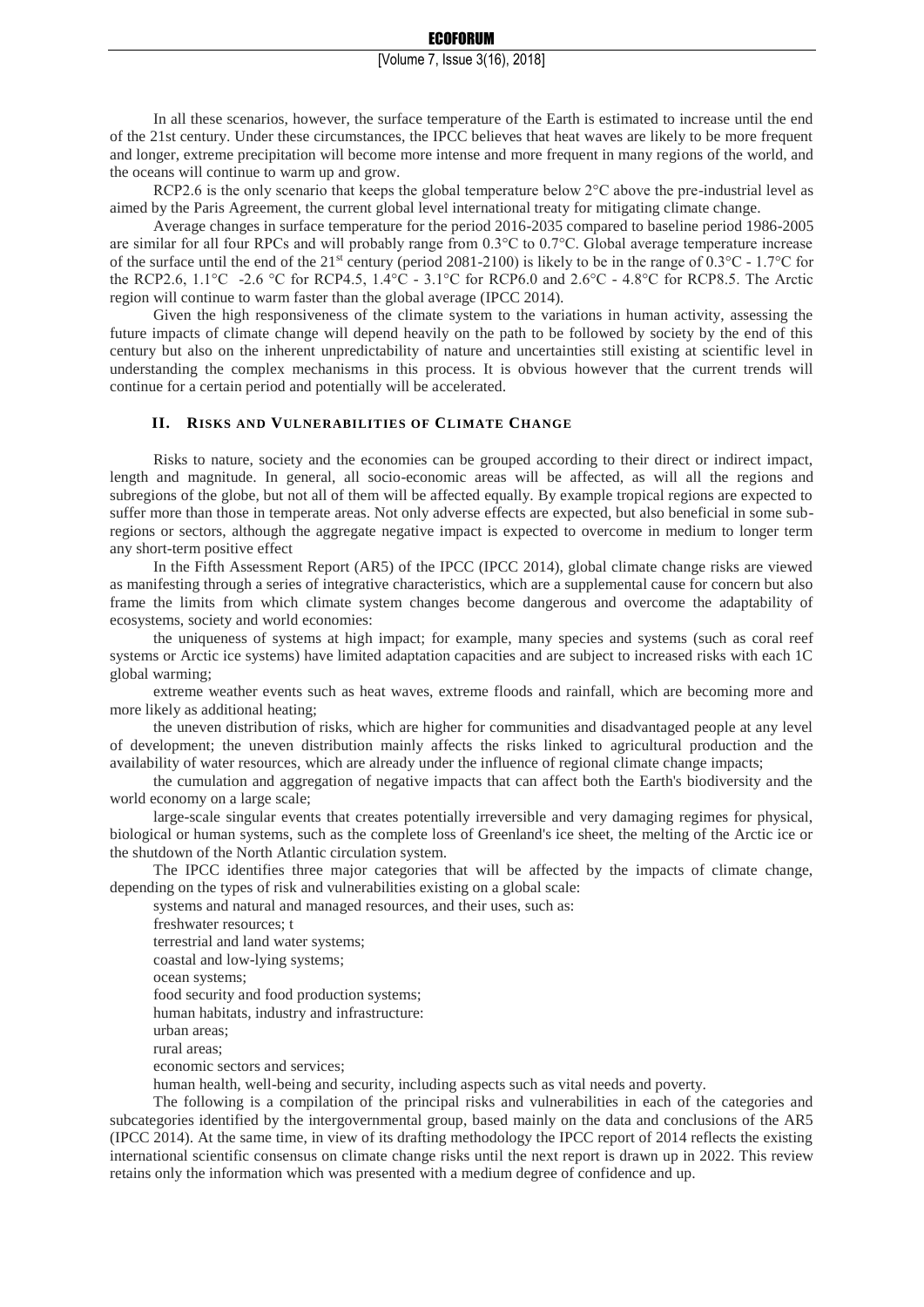#### **A. Natural and managed systems and resources and their uses:**

According to Jiménez et al. (2014), the risks related to **freshwater sources** will increase significantly with increasing GHG concentrations. For each additional degree of global warming, about 7% of the world's population will be at risk of reducing their renewable water resources by nearly 20%. Climate change will significantly reduce renewable surface water and groundwater resources in most dry subtropical regions. This will increase water competition in agriculture, ecosystems, settlements, industry and energy production, affecting in many regions the security of water, energy and food supply. On the contrary, water resources are projected to grow at high latitudes.

Under the RCP8.5 scenario (where emissions will continue to rise significantly), it will increase the frequency of weather droughts (less rainfall) and agricultural droughts (less soil humidity) in regions that are currently arid until the end of the 21<sup>st</sup> century. It is possible that in these regions will increase the frequency of hydrological droughts over short periods (less surface water and groundwater). Using simulations of changes in drought severity index Burke et al. (2008) predicts a general downward trend in humidity in certain regions over the century, particularly in the Amazon region, the United States, North Africa, southern Europe and East Asia. According to these predictions, the percentage of areas marked by "severe" droughts will increase from 10% at the beginning of the century to 40% at the end of the century.

Climate change will negatively influence freshwater ecosystems by changing water flows and water quality. They also reduce the quality of raw water, which will present a risk to the quality of drinking water even with conventional treatment. The risks are generated by: the increase of temperature; increase of sediments, nutrients and pollutants because of heavier precipitations; strong dilution of pollutants because of droughts; perturbations of water- treatment installations because of floods. There are few data available showing that soil erosion and sediment loads change significantly due to climate change. However, it is anticipated that temperatures and precipitation increases will alter soil erosion and sediment accumulation, although the magnitude of these changes is uncertain and depends on the seasonality of precipitation, land cover and soil management practices (Jiménez et al. 2014).

**Terrestrial and land water systems** will continue to be under stress due in the second half of the century, especially under the high average concentrations scenarios (RCP6.0 and RCP8.5), according to Settele et al. 2014. In the first half of the century, threats from direct human intervention, such as land use and land use change, pollution and water supply, will prevail. The impact will be stronger for terrestrial and aquatic ecosystems at high altitudes, for which any scenario of heating that exceeds the minimum RCP2.6 version will lead to major changes in species distribution and ecosystem functioning.

Settele et al. (2014) reveal that increases of water temperature will lead to changes in the distribution of freshwater species of problems of water quality, particularly in systems face a high anthropogenic nutrient loading. Alteration of rainfall patterns will substantially alter the significant ecological characteristics of the flow patterns of many rivers and wetlands, and will exacerbate the impact of water use in developed river basins.

Populations of species that will not keep up with the climate shifts will find themselves in areas of unfavourable climate and in the impossibility to reach areas with suitable climate. Animal species from flat areas are particularly vulnerable because they have to disperse over greater distances than species in mountainous regions to keep pace with climate change. Species with low dispersing capacity will be also particularly vulnerable for example plants (especially trees), small mammals and amphibians.

In general, a net loss of biodiversity is expected. Many terrestrial and freshwater species will be at risk of extinction both directly due to climate change and indirectly due to the interaction of climate change with other pressures on biodiversity, such as habitat modification, overexploitation of resources, pollution and invasive species.

Natural carbon storage provided by terrestrial ecosystems will be partially cancelled by the carbon emissions due to the transforming of natural ecosystems (mainly forests) into farmland and pastures, and ecosystem degradation. Carbon stored in the terrestrial biosphere is vulnerable to losses in the opposite direction, towards the atmosphere due to direct and indirect effects of climate change, deforestation and degradation. The net transfer of CO2 from the atmosphere to land-based systems is estimated to diminish on the course of the 21st century. Increases in the frequency or intensity of ecosystem disruptions such as droughts, wind storms, fires and pest eruptions will become more attributable to climate change.

Measures to adapt or mitigate climate change can also have negative consequences for terrestrial and freshwater ecosystems. For example, measures to counteract the variability in water supply, such as building more dams and increasing water extraction, will in many cases worsen the direct negative effects of climate change. Similarly, carbon sequestration measures by planting fast-growing tree species in places where they did not grow or the conversion of uncultivated or undegraded areas into bioenergy crops will lead to negative impacts on ecosystems and biodiversity (Settele et al. 2014).

Wong.et al. (2014) describe that **coastal and low-lying systems** are particularly vulnerable to three factors: level, temperature and the acidity of the oceans. Changes in coastal areas cannot yet be attributed to climate change, as many are the result of direct human intervention. However coastal areas will be affected at a later stage by the increase in water levels due to oceans' latency in reaction to the increase in average temperature. The negative effects that will be felt include erosion, flooding or sinking of coastal areas.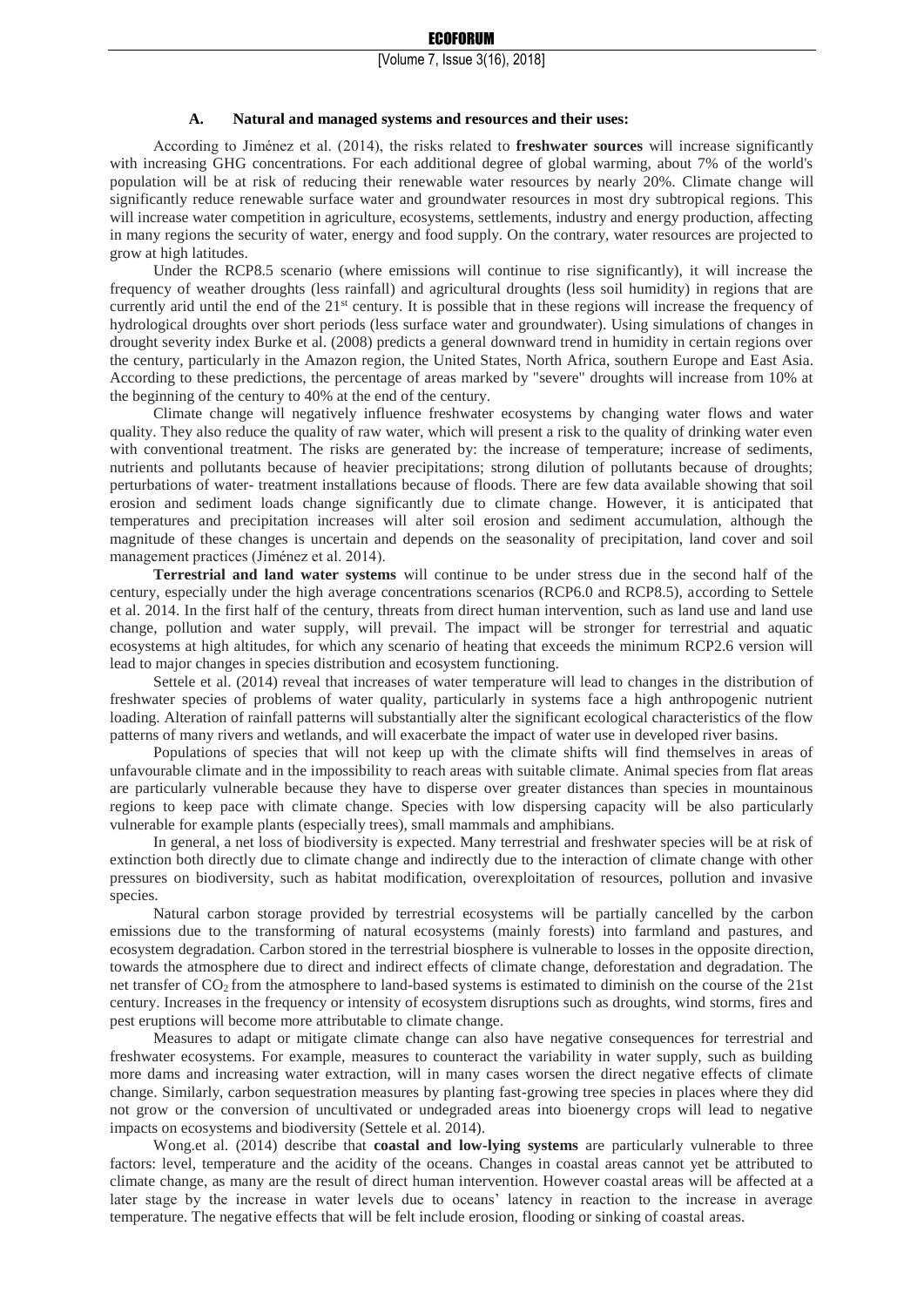According to Wong.et al. (2014), increased acidity will be higher in areas where eutrophication or nutrient-rich deep-water upwelling is already a problem. This will have negative effects on many calcifying organisms. Warming and acidification will lead to coral bleaching and mortality, and decrease their constructive capacity, making the coral reefs some of the most vulnerable marine ecosystem, with few options for adaptation. At the same time, Zondervan et al. (2001) and Zhang and Cao (2016) highlight the negative feedback effect on the increase in atmospheric  $CO<sub>2</sub>$  concentration by increasing the organic calcification mechanisms and increasing carbon absorption in the oceans.

The population and economic assets exposed to coastal risks as well as human pressures on coastal ecosystems will increase significantly over the coming decades as a result of population growth, economic development and urbanization (Wong et al. 2014). According to the report, humans were the main determinants of changes in coastal aquifers, lagoons, estuaries, deltas and wetlands, and the anthropogenic pressures on coastal ecosystems and is expected to increase. This is due to excessive nutrients from the introduction, change and reducing sediment drain schemes.

At the same time, in the absence of adaptation measures, hundreds of millions of people will be affected by coastal floods and will be displaced by land loss by 2100; most affected are in the east, south-east and south of Asia. In these regions developing countries such as Bangladesh or Vietnam as well as small islands are expected to face very high impacts as well as damage and adaptation costs worth few percent of GDP. Moreover, developing countries and small islands in the tropics, dependent on coastal tourism, will be affected directly not only by future sea level rise and associated extreme events, but also indirectly by coral bleaching and ocean acidification, and by the associated reduction of incomes (Wong et al. 2014).

Human society depends to a large extent on the benefits **of ocean systems,** which in turn are very sensitive to climate change. The potential impacts of climate change will be particularly on: production of food in the seas and oceans (fisheries and aquaculture), the procurement of natural resources from the oceans, nutrient recycling, global climate regulation, including oxygen production and carbon sequestration, extreme weather phenomena as well as other cultural, aesthetic or supportive benefits. Climatic variations over several decades associated with temporary warming periods of  $1^{\circ}C$  at regional level have led to the fundamental restructuring of ecosystems and to large socio-economic implications (Pörtner et al. 2014).

The report reveals that increases of average water temperatures and the incidence of extreme values alter natural habitats and cause changes in the size and distribution of oceanic populations, local extinctions, and expansions or migrations of animal species to more climate appropriate latitudes. The highest vulnerability is found for polar fauna, due to the narrow range of temperatures required for survival and/or adaptation, and for tropical species in danger of overcoming their upper thermal ranges. It is expected that the ocean-wide changes in ecosystem properties will continue. Irreversible and widespread changes in the spatial distribution of the species and the seasonal calendar of their activities (feeding, growth, development, behaviour and productivity) will have implications for species composition as well as derived goods and services.

In the mid-21st century, spatial changes in the distribution of marine species will result in an increase in the wealth of species at medium and high latitudes and a decrease in tropical latitudes, resulting in a global redistribution of the catch potential for fish and invertebrates, implications for food security. Also, movements of species, which will seek to optimize the temperature regime with increase warming are designed to lead to high latitude invasions and high local extinction rates in tropical and semi-enclosed seas. This will lead to an increase in fishing yields in some high latitude regions by 2055 (compared to 2005), a redistribution at average latitudes but a decrease in the tropics and the Antarctic area (Pörtner et al. 2014).

The European Environment Agency confirms the observations on the increasingly frequent occurrence of sub-tropical species in European waters and the withdrawal towards north of sub-Arctic species (EEA 2016). The consequences of these changes will be to increase socio-economic vulnerability in poorly developed countries, especially those in tropical regions, and to increase disparities in food security between developed and developing countries.

As regards the way **food security and food production systems** are affected by climate change, Porter et al. (2014) note that the negative impact on agriculture and food production is already evident in many regions of the world. However, due to the regional variability of climate change, there is also a positive trend in some regions of high latitude areas. Major crops (wheat, rice and maize) in tropical and temperate regions will be negatively impacted, starting with temperature increases of 2°C and above and without taking compensatory adjustment measures, although other regions may benefit. At the same time, climate change will progressively increase the interannual variability of crop yields in many regions of the world.

Data quoted by Porter et al. shows a high negative sensitivity of crop yield at extreme day temperatures above 30 ° C, depending on the crop (Schlenker and Roberts 2009). The IPCC report also confirms the stimulating effect of increasing  $CO<sub>2</sub>$  concentrations but also the harmful effect of high levels of tropospheric ozone  $(O_3)$ , although  $CO_2$  and  $O_3$  crop interactions, average and extreme temperatures, availability of water and nitrogen must continue to be researched. Climate change and raised  $CO<sub>2</sub>$  concentrations will increase distribution and competitiveness of invasive weed and will change the geographical distribution of diseases and pests, while it is still unclear the effect on the intensity of their pressure on crops.

In principle, according to Porter et al. (2014), all aspects of food security will be potentially affected by climate change, including access to food and its uses, and price stability. Food security risks will be generally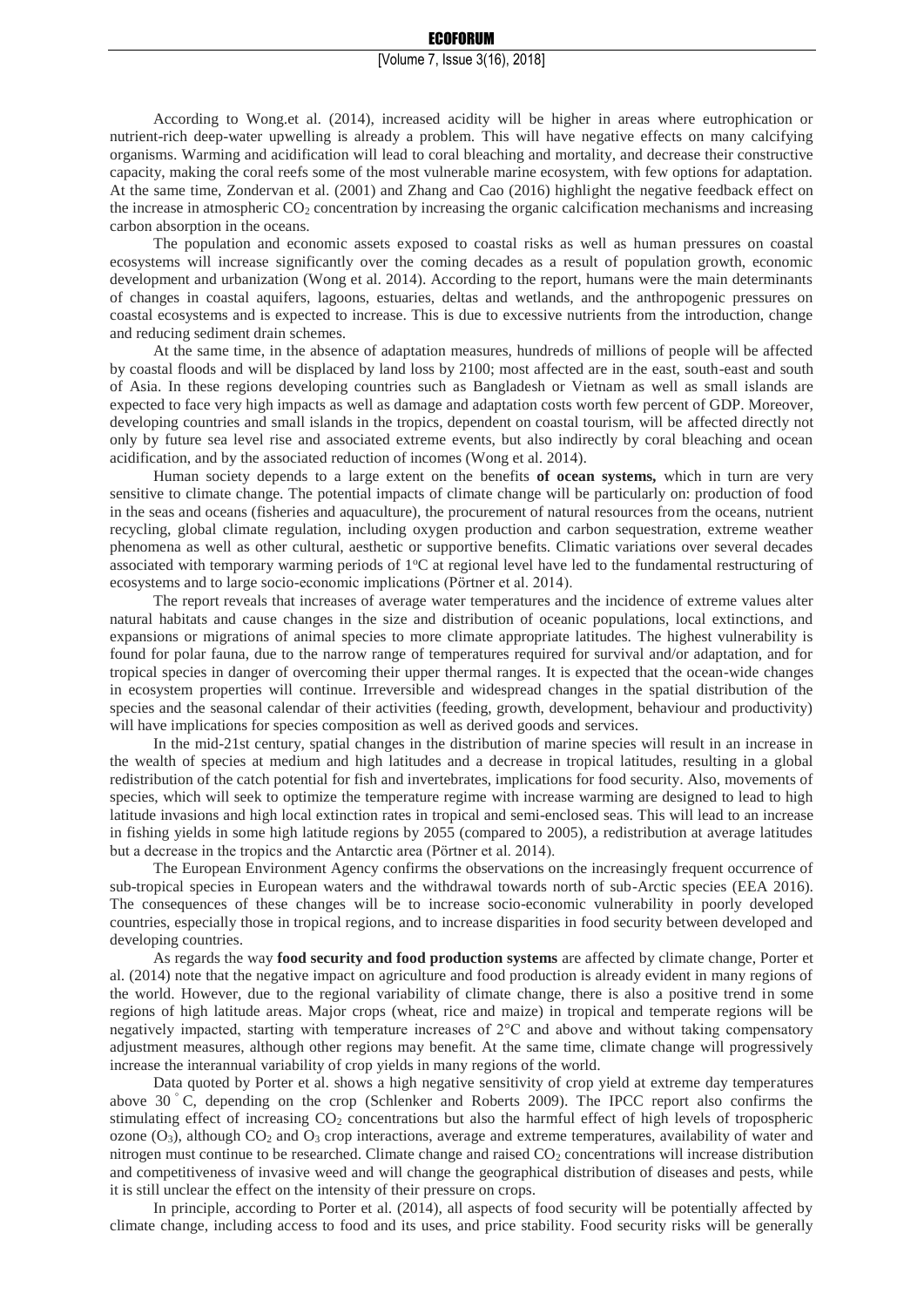higher in regions at low latitudes. Changes in temperature and rainfall, without considering the effects of  $CO<sub>2</sub>$ emissions, will drive up food prices worldwide by 2050, with a growth estimated at between 3 and 84%. Change projections that include  $CO<sub>2</sub>$  and  $O<sub>3</sub>$  influene and ignore the impact of pests and diseases indicate that overall increases in price is more likely, with a series of impacts ranging from -30% to +45% by 2050.

The report also indicates that adaptation of fisheries, aquaculture and animal production potential will be enhanced by adopting multisectoral strategies to minimize the negative impact of climate change. Adaptation measures for fisheries and aquaculture should include stocks management measures to maintain ecosystems in a state resistant to change, and the development of early warning systems for extreme events. Adaption for livestock systems should focus on adjusting management to available resources, using better-adapted breeds for the shifting climate and eliminating obstacles to adaptation, such as improving farms access to credit.

### **B.Human habitats, infrastructure and industry:**

**Urban areas** are some of the largest generators of GHG emissions, but they also host a large proportion of the world's population and economic assets at risk of climate change. AR5 (Porter et al 2014) shows that rapid growth and accelerated growth of large urban settlements in low and middle-income countries have been accompanied by rapid growth in urban communities, many of whom live in informal settlements.

All these large urban habitats are extremely vulnerable to extreme climate and weather-related (e.g. hurricanes, sand storms, droughts, forest fires etc.). A number of climate induced risks and threats for urban areas will intensify: increasing sea levels, heat stress, extreme rainfall, inland and coastal floods, landslides, droughts and increased aridity, water supply difficulties, air pollution etc. All these will have an increasingly negative impact on health, standards of living, human assets and economies at regional and national levels.

Climate change will have a profound impact on a wide range of systems infrastructure (power and water supply, sewerage and drainage of the water, transport and telecommunications links etc.), services (including health and emergency), constructions or ecosystemic services. Climate change will boost the effect of social, economic and environmental factors that already challenge individual well-being and household welfare in urban areas. At the same time, adaptation to climate change will provide cities that take such measures with competitive economic advantages by reducing the associated risks to local communities and companies.

In order to better manage the risks of climate change in urban areas, it is necessary to further develop the management of disaster threats. Porter et al. 2014 also reveals that urban areas face constraints across the world obtaining and distributing financial and other resources needed for adaptation. In most cities with low and middle income, delays in infrastructure development, the lack of appropriate mandates and of financial and human resources severely constrain actions for adaptation, which creates additional long-term vulnerabilities.

Also, **rural areas,** which include about 50% of the total population of the world and over 70% of the poor people in the developing world, will be increasingly exposed to climate risks, but in different proportions, depending on the region and a series of local economic, social and land-use factors (Dasgupta et al. 2014).

The IPCC report points out that rural populations in developing countries and not only are already subject to climate-neutral pressures, such as reduced investment in agriculture, problems with resources, regulation policies, land regimes, income dislocations resulting from changes in market processes and product circulation at international level, environmental degradation etc. In contrast, the trend in developed countries is to move to different rural development models, including multi-use of rural areas and multisectoral approaches, cooperation of diverse actors, and shifts to investment financing rather than subsidies. For all these reasons, the impact of climate change on rural economic life and interconnections at regional level is difficult to separate.

Impacts on rural areas that can be attributed directly to climate change include drought, storms, floods and other extreme events that affect public infrastructure and health but the major effects of climate change in rural areas will be felt in water supply, food security and farm incomes (Dasgupta et al. 2014). To cope with the domestic production temporary shocks that will be felt by some regions or countries due to climatic events, it will be necessary to adapt and improve international agricultural trade. Strengthening agricultural markets, improving the predictability and reliability of the world trading system and investments in additional supply capacity for small farms could lead to a reduction in market volatility and adequate management of the food deficits caused by climate change.

Dasgupta et al (2014) emphasizes that climate change mitigation measures such as increasing the supply of renewable energy, encouraging the cultivation of biofuels or compensations for reducing emissions from deforestation and forest degradation will have a significant indirect impact on some rural areas, both positively by increasing lucrative opportunities, but also negatively by intensifying conflict their limited resources.

In terms of **key economic sectors and services**, the direct impact of climate change will be relatively small compared to the influence of other factors such as demographic change, technological progress, regulatory framework and governance, the lifestyle of society etc. (Arent et al. 2014).

The report indicates that the gradual alteration of different climatic characteristics (temperature, precipitation, wind, cloud and etc.) and changes in frequency and intensity of extreme weather events will progressively affect the operation of energy producing units. Risks related to availability and cooling of water will be the main concern for thermal and nuclear power plants. Several options are available to cope with reduced water availability, but at a high cost, and therefore the reduction in thermal conversion efficiency remains the main concern. Also, climate change may affect the integrity and reliability of pipelines and electricity networks, which will require changes to the standards of design, construction and operation.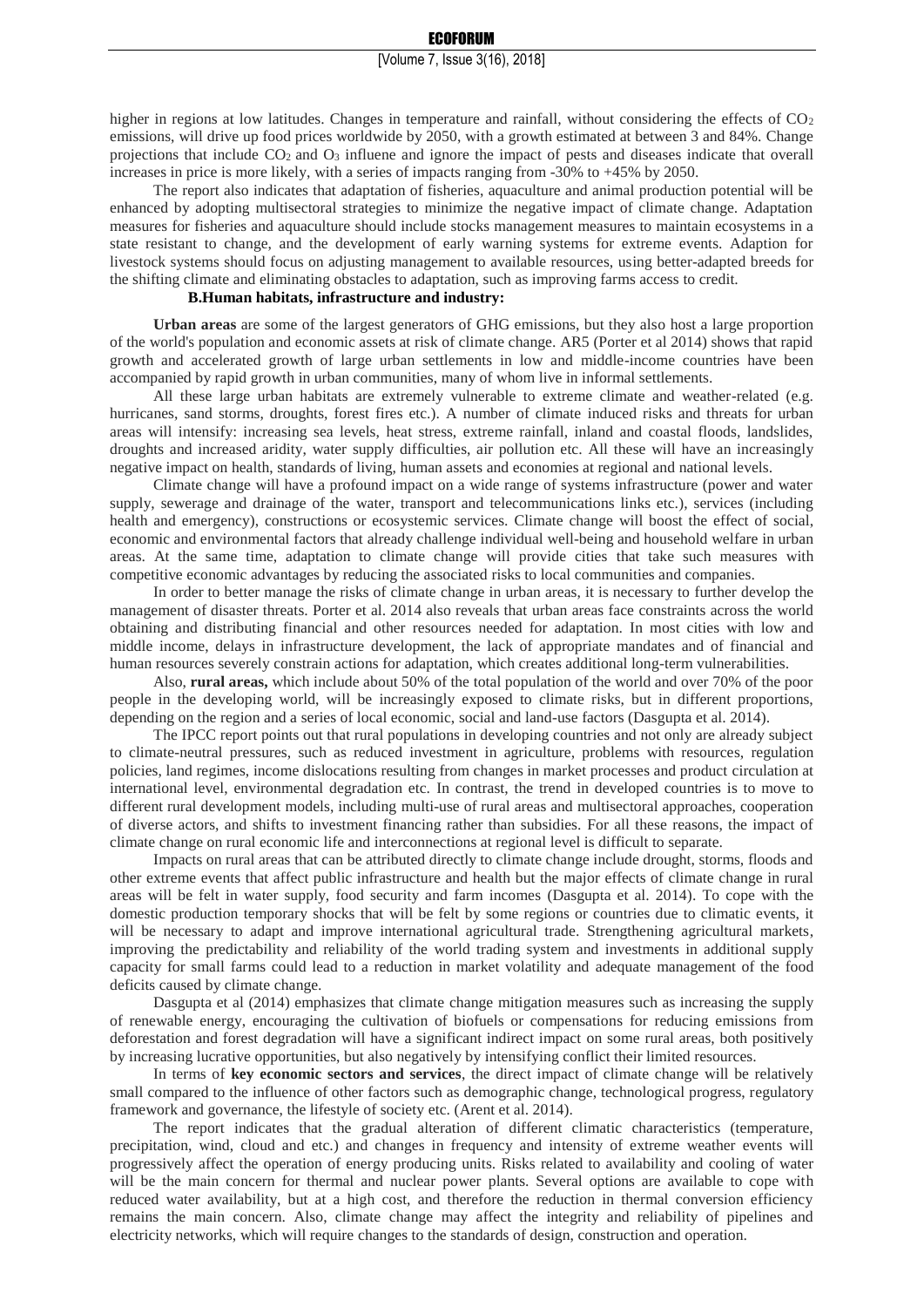Risks to water and water supply infrastructure include floods, but also water scarcity and cross-sectoral water competition. Floods can have major economic costs, both in terms of the impact (capital destruction, production disruptions) and in adaptation (construction of defence systems, investment protection). Water scarcity and increased competition between institutional, economic or social factors on water may mean that this important resource will not be available in a sufficient quantity and quality for certain uses or locations. Transport infrastructure, despite the fact that there is still no conclusive evidence of how it will be affected by climate change, will remain vulnerable to the increased incidence of extreme events as well as changes in meteorological indicators (extreme temperatures, strong winds etc.) located outside design value registers.

AR5 shows that one of the most affected sectors will be the insurance system. More frequent and/or intense disasters it as estimated for certain regions or types of threats, will increase the loss and variability of losses for insurance systems. They will have difficulties in providing affordable risk coverage and at the same time to secure more risk-based capital, especially in low-income and medium-income countries.

Climate change will significantly affect the health sector through increasing the frequency, intensity and extent of extreme weather events and rising demand for services and health facilities, including public health programs, activities, disease prevention, personal care, infrastructure and consumables related to the treatment of infectious diseases or climatic events related to temperature.

The way global warming will directly affect productivity and economic growth is still little understood at the scientific level. Estimates of aggregate economic losses for the past 20 years range from 0.2% to 2% of revenue. Losses will increase as temperatures rise, but estimates of the incremental impact of carbon dioxide emissions range in significantly large register, from a few dollars to several hundred per tonne of carbon emissions (Arent et al. 2014). More recent studies such as Pretis et al. (2018) shows that GDP per capita projections have high uncertainty with an average GDP capita estimated about 5% lower at the end of the century for a 2°C average warming compared to 1.5°C. The correlation between climate induced reductions of GDP growth per capita and national incomes is significant, with low-income countries recording greater losses.

### **C. Human health, well-being and security**

Smith et al. (2014) reveals that human health is directly sensitive to changes in temperature, rainfall patterns and extreme events such as heat waves, floods or drought. Indirectly, health can be affected by environmental disturbances caused by climate change (such as changing the types of disease vectors) or by social responses to climate change (such as population migration). Temperature variability is a risk factor *per se* that includes the impact of rising average temperatures on heat-related deaths and injuries. By the middle of the century, existing public health problems will be exacerbated, and existing diseases, such as food and water-borne infections will expand their area to regions where they are not currently present.

The report concludes that if climate change continues as envisaged in the RCP scenarios major hazards to human health will manifest through: greater risk of injury, illness and death caused by more intense heat waves and more frequent fires; increased risk of malnutrition as a result of lower food production in poor regions; decrease of work capacity and low labour productivity of vulnerable populations; increased risks of food-borne pathogens (norovirus, hepatitis A virus, salmonella, escherichia coli etc.), water-borne microbial diseases (cholera, typhoid fever and paratyphoid or bacillary dysentery) and vector-transmitted diseases (malaria, yellow fever, dengue fever, Lyme disease etc.)

In terms of **human security**, migration and increased risks of violent conflict will be the main threats from climate change (Adger et al. 2014). The report notes that migration flows are sensitive to changes in the availability of resources and ecosystem services delivery. Major extreme weather events in the past have led to significant population movements and changes in the incidence of extreme events will increase the risks of such movements. The models, scenarios and observations available suggest that coastal flooding and the permafrost melt, in particular, can lead to the migration of whole populations and resettlement in other regions. Migrants themselves may be vulnerable to the impact of climate change in destination areas, especially in urban areas in developing countries.

Climate change will lead to new international security challenges for states and will increasingly affect security conditions and national security policies. The physical aspects of climate change, such as sea level rise, extreme events and hydrological disturbances will be major challenges for vital transport, water and energy infrastructure. Some countries will face major challenges to their territorial integrity, such as small island states and other countries highly vulnerable to increasing sea levels. Also, some cross-border effects of climate change, such as changes sea ice layer (for example in the Arctic), water used in common or the migration of fish stocks have the potential to increase rivalry and tensions between states. Factors that increase the risk of inter-state and intrastate violent conflicts, such as extreme poverty, economic depression, weak public institutions and failed states, collapsed social systems etc. can be amplified by climate change and environmental variability (Adger et al. 2014).

Olsson et al. (2014) describe potentially significant effects on life conditions and the occurrence of poverty, showing that climate change will worsen the existing poverty conditions, exacerbate inequalities and create both new vulnerabilities and opportunities for individuals and communities across the globe. Climate change will exacerbate multidimensional poverty in most developing countries, especially in mountainous or low-lying countries. Climate change will also create new poverty pockets in countries where there are development disparities.